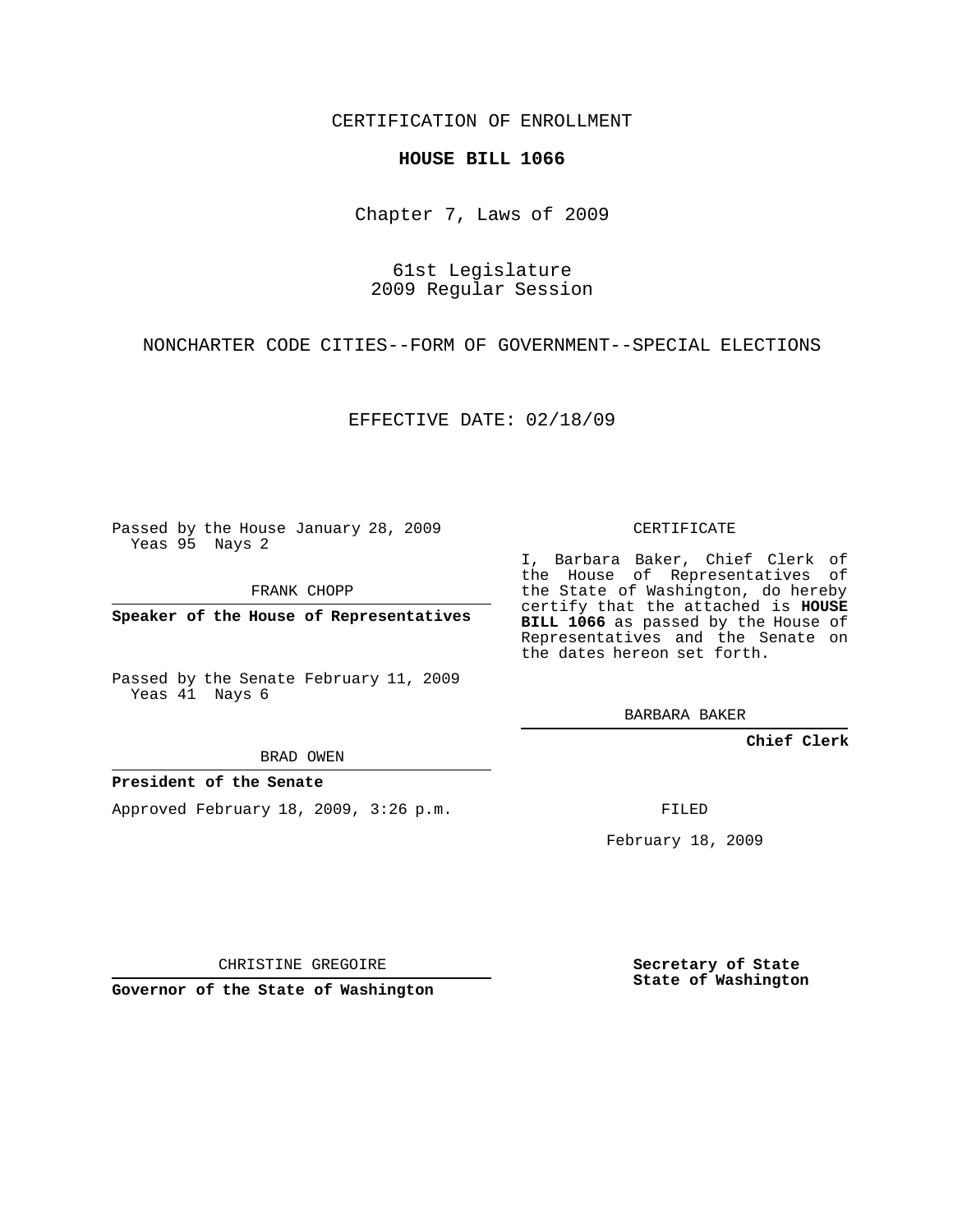## **HOUSE BILL 1066** \_\_\_\_\_\_\_\_\_\_\_\_\_\_\_\_\_\_\_\_\_\_\_\_\_\_\_\_\_\_\_\_\_\_\_\_\_\_\_\_\_\_\_\_\_

\_\_\_\_\_\_\_\_\_\_\_\_\_\_\_\_\_\_\_\_\_\_\_\_\_\_\_\_\_\_\_\_\_\_\_\_\_\_\_\_\_\_\_\_\_

Passed Legislature - 2009 Regular Session

## **State of Washington 61st Legislature 2009 Regular Session**

**By** Representatives Rolfes, Appleton, and Moeller

Prefiled 01/06/09. Read first time 01/12/09. Referred to Committee on Local Government & Housing.

 1 AN ACT Relating to special elections for changing the form of 2 government of a noncharter code city; amending RCW 35A.06.050; and 3 declaring an emergency.

4 BE IT ENACTED BY THE LEGISLATURE OF THE STATE OF WASHINGTON:

 5 **Sec. 1.** RCW 35A.06.050 and 2004 c 268 s 2 are each amended to read 6 as follows:

 The proposal for abandonment of a plan of government as authorized in RCW 35A.06.030 and for adoption of the plan named in the resolution or petition shall be voted upon at the next general election in accordance with RCW 29A.04.330, or at a special election held prior to the next general election in accordance with the resolution of the 12 legislative body. The ballot title and statement of the proposition 13 shall be prepared by the city attorney as provided in RCW ((29.27.060) 14 and)) 35A.29.120.

15 NEW SECTION. **Sec. 2.** This act is necessary for the immediate 16 preservation of the public peace, health, or safety, or support of the